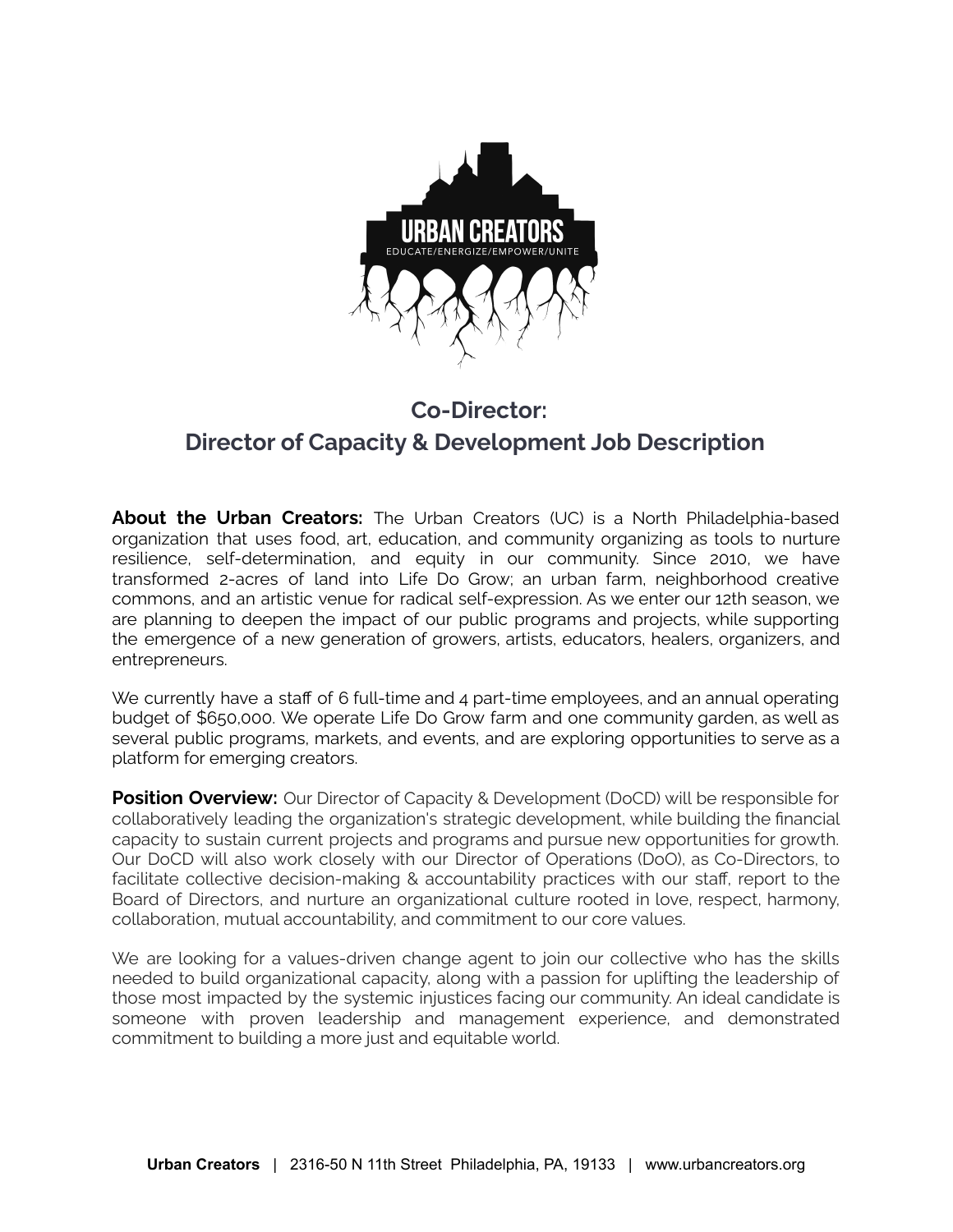#### **Roles & Responsibilities:**

#### **1. Co-Leadership & Program Support:**

- a. Working with our Director of Operations to collaboratively:
	- i. Co-facilitate collective decision-making and accountability processes, ensuring that all members of the UC collective are participating in, and abiding by the organization's core values, community agreements, and meeting goals and objectives.
	- ii. Support department leaders with developing strategies to improve upon existing programs, projects, or earned revenue streams, while exploring new opportunities for growth.
	- iii. Support Program Managers with implementing evaluation strategies, and co-producing an annual report.
	- iv. Plan team building, personal/professional development, and learning opportunities for the staff.

### **2. Vision & Capacity Building:**

- a. Stewarding the organization's mission by facilitating strategic planning and exploring opportunities for growth and evolution *(with a focus on 'deepening impact' as opposed to 'scaling').*
- b. Cultivating relationships with strategic partners, funders, donors, and political allies.
- c. Strengthening, enhancing, and enriching UCs visibility and capacity to execute its mission by:
	- i. Managing media inquiries and other visibility opportunities
	- ii. Ensuring the organization has the tools, infrastructure, and organizational systems to be successful in executing its activities.

#### **3. Resource Management & Fundraising:**

- a. Implementing fundraising strategies in collaboration with UC board, staff, and strategic partners.
- b. Leading all fundraising and grant writing efforts.
- c. Cultivating relationships with, and engaging the support of key foundation, corporate, government, and philanthropic partners.

#### **4. Finance & Administration:**

- a. Administering staff payroll, contractor pay, and payment of all general operating expenses.
- b. Maintaining and updating all insurance policies, legal licenses & certifications, and admin records.
- c. 'Macro-Managing' organizational budget and finances. Working with our bookkeeper to review monthly finance reports and prepare annual tax filings. Produce annual financial reports.
- d. Facilitating and monitoring our participatory budgeting process, empowering departmental leaders to propose, manage, and report on their own annual and quarterly budgets.